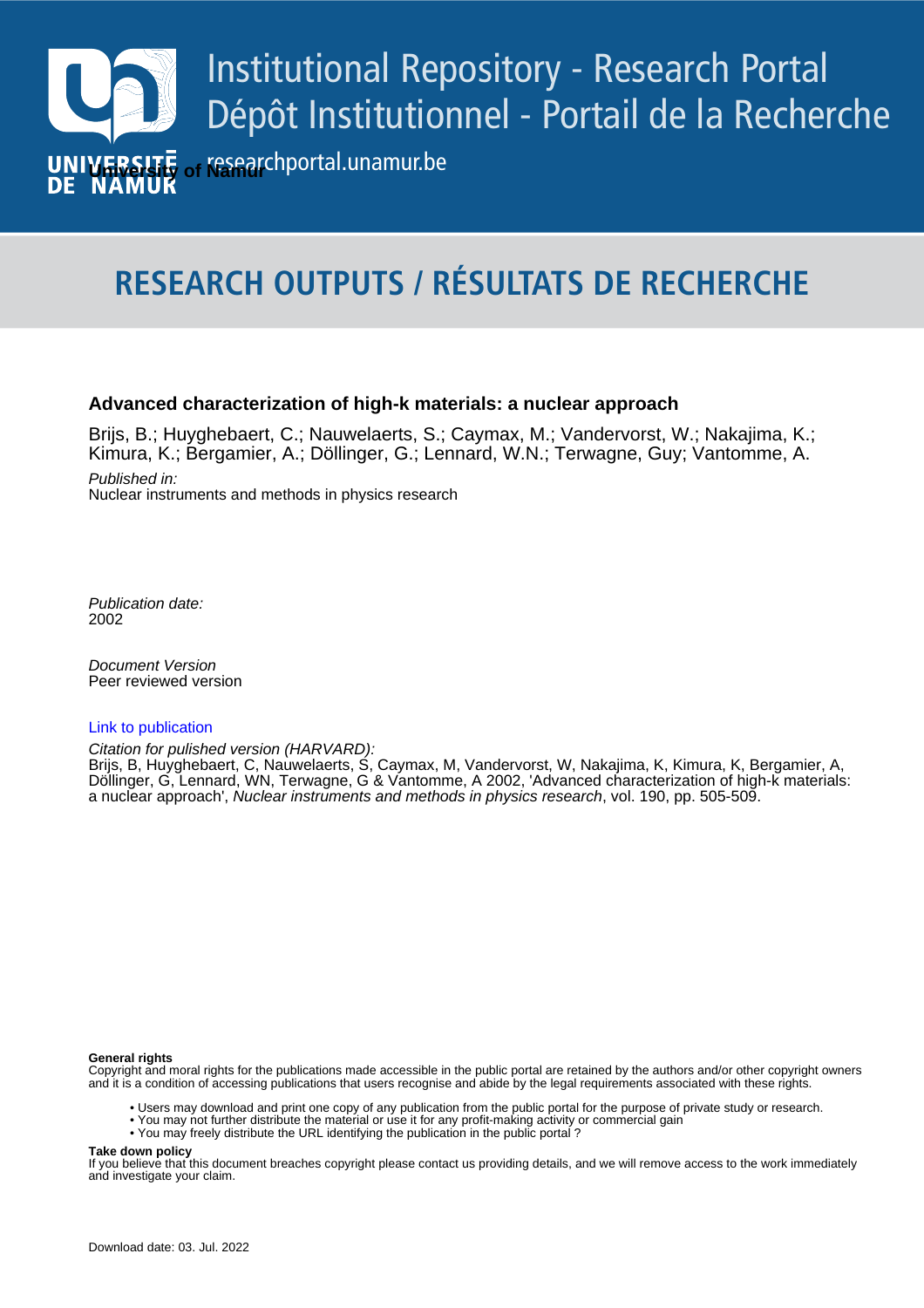

Nuclear Instruments and Methods in Physics Research B 190 (2002) 505–509



www.elsevier.com/locate/nimb

## Advanced characterization of high-k materials: A nuclear approach

B. Brijs <sup>a,\*</sup>, C. Huyghebaert<sup>a</sup>, S. Nauwelaerts<sup>a</sup>, M. Caymax<sup>a</sup>, W. Vandervorst a,b, K. Nakajima °, K. Kimura °, A. Bergmaier <sup>d</sup>, G. Döllinger <sup>d</sup>, W.N. Lennard <sup>e</sup>, G. Terwagne <sup>f</sup>, A. Vantomme <sup>g</sup>

<sup>a</sup> IMEC, Kapeldreef 75, B-3001 Leuven, Belgium

<sup>b</sup> KU Leuven, INSYS, Kard. Mercierlaan 92, B-3001 Leuven, Belgium

<sup>c</sup> Kyoto University, Yoshida-honmachi, Sakyo-ku, Kyoto 606-8501, Japan<br><sup>d</sup> Physik-Department E12, Technische Universität München, D-85747 Garching, Germany

<sup>e</sup> Interface Science Western, Department of Physics and Astromony, The University of Western Ontario, London, Ont., Canada N6A 3K7

<sup>f</sup> LARN, Facultés Universitaires Notre-Dame de la Paix, 22 rue Muzet, B-5000 Namur, Belgium

 $KU$  Leuven, IKS, Celestijnenlaan 200D, B-3001 Leuven, Belgium N6A 3K7

#### Abstract

The determination of the composition of thin (1.5–3 nm) high-k layers  $ZrO<sub>2</sub>/Al<sub>2</sub>O<sub>3</sub>$  becomes more and more important in microelectronics. High resolution Rutherford backscattering spectrometry and high resolution elastic recoil detection can achieve depth resolutions down to 1 nm while Rutherford backscattering spectrometry and nuclear reaction analysis are perfectly suited to quantify the zirconium, the oxygen and the aluminum content. The goal of this paper is to investigate the use of nuclear techniques for the characterization of thin high-k materials.  $\oslash$  2002 Elsevier Science B.V. All rights reserved.

PACS: 68.35.Ct

Keywords: Rutherford backscattering; Elastic recoil detection; Nuclear reaction analysis; High-k; Thin film

#### 1. Introduction

With the downscaling of the electronic devices and the development of new gate materials to replace the thermal  $SiO<sub>2</sub>$ , the determination of the composition of thin high-k layers  $(1.5-3 \text{ nm})$ becomes more and more important in microelec-

E-mail address: brijs@imec.be (B. Brijs).

tronics. In this paper, a study on the characterization of ultra thin high- $k$  films based on nuclear techniques is presented. As the detection limit for the different elements in the high- $k$  layer is never less than 0.1 at.%, conventional Rutherford backscattering (RBS), nuclear reaction analysis (NRA) and elastic recoil detection (ERD) are the perfect tools to quantify the matrix elements in the film. In this paper we focus on high resolution RBS (HRBS) and high resolution elastic recoil detection (HERD) for the true depth profile.

<sup>\*</sup> Corresponding author. Tel.: +32-16-281-306; fax: +32-16- 281-507.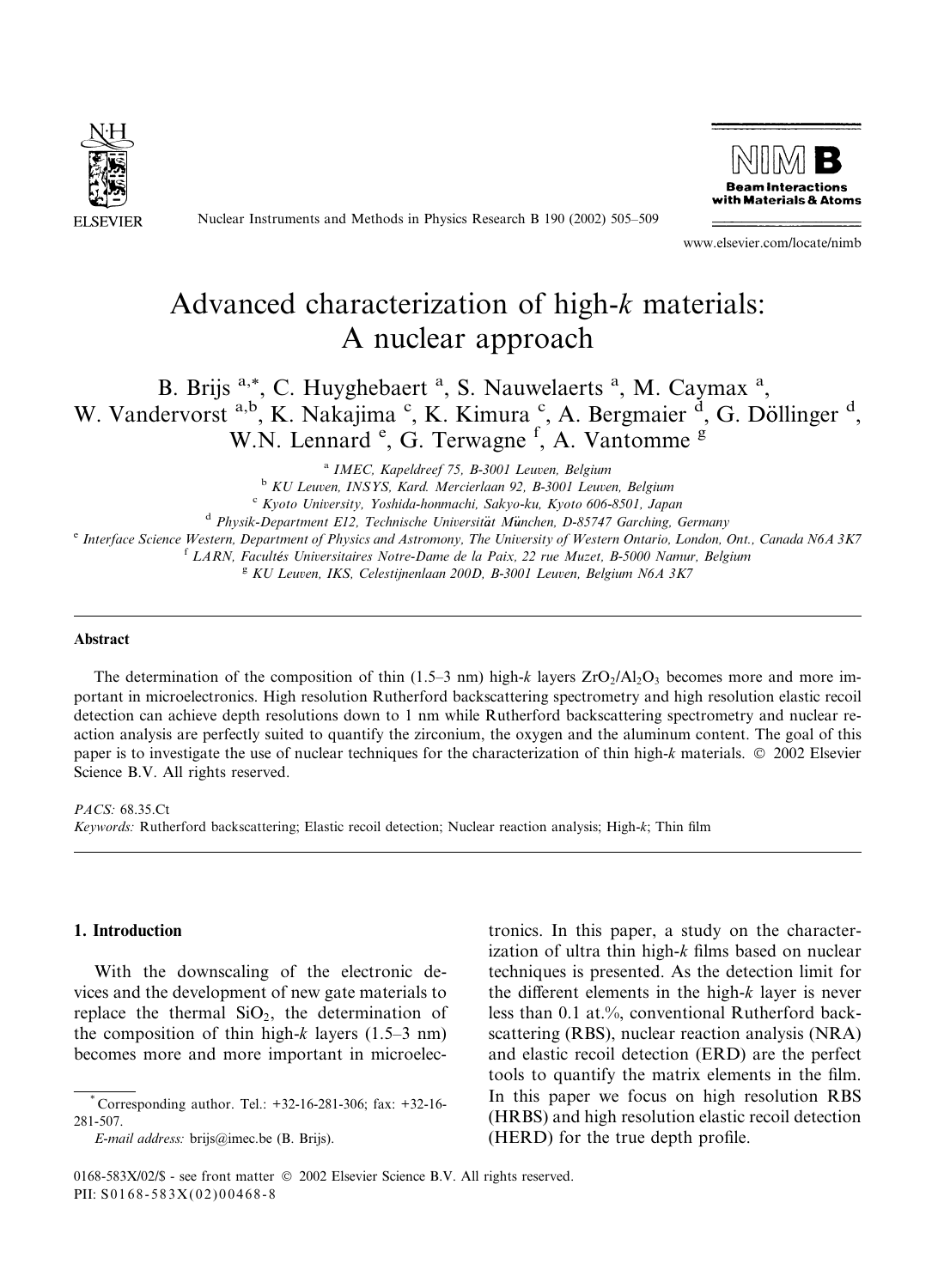#### 2. Sample preparation

The metal oxide layers were prepared by means of atomic layer chemical vapor deposition (AL-CVD). As metal precursors, we use trimethyl aluminum (TMA) and  $ZrCl<sub>4</sub>$ , and  $H<sub>2</sub>O$  as O source. The sample of interest was made with 20 cycles of  $Al_2O_3$  and 40 cycles of  $ZrO_2$ .

#### 2.1. Quantification

The high-k sample under study consists of a 2 nm  $ZrO_2$  film on top of a 1 nm  $Al_2O_3$  film on a Si substrate.

#### 2.1.1. Nuclear reaction analysis

2.1.1.1. Oxygen. Nuclear reaction analyses for oxygen were performed at the 2.5 MV Van de Graaff facility at the University of Western Ontario using incident deuterons with 0.85 MeV energy to induce the  ${}^{16}O(d,p)$ <sup>17</sup>O reaction. The silicon charged particle detector was positioned at 140° [1]. The oxygen concentration was quantified by comparison to the yield measured for a 70.7 nm  $Ta_2O_5$  anodic oxide standard, for which the oxygen areal density was known to be 3.90  $(\pm 0.08) \times 10^{17}$  atoms/cm<sup>2</sup>. The total oxygen content in this ultra thin  $ZrO_2/Al_2O_3/Si$  was  $1.9 \times 10^{16}$ atoms/cm2.

2.1.1.2. Aluminum. The total amount of aluminum in the high-k material  $(ZrO<sub>2</sub>/Al<sub>2</sub>O<sub>3</sub>/Si)$  was measured using <sup>27</sup>Al( $\alpha$ ,  $p_i$ )<sup>30</sup>Si (*i* = 0, 2) nuclear reactions.  $\alpha$ -particles were produced with ALTAIS (Accélérateur Linéaire Tandetron pour l'Analyse et l'Implantation des Solides), the 2 MV tandetron accelerator in Namur. The angle between incident beam and the normal of the sample was 60°. The

NRA detector (mylar absorber foil of 36.6  $\mu$ m, 5.41 msr) was installed at  $90^{\circ}$  relative to the incident beam. In Table 1, we have reported the energies of the Al peaks, as well the Q-values and the cross-sections of <sup>27</sup>Al( $\alpha$ ,  $p_i$ )<sup>28</sup>Si ( $i = 0, 2$ ) nuclear reactions as well the Al content.

#### 2.1.2. Rutherford backscattering spectrometry

In order to demonstrate the use of RBS for the characterization of thin  $ZrO_2/Al_2O_3$  films, backscattering as well as forward scattering geometries are used. Conventional RBS with a beam energy of 2 MeV and a scatter angle of  $161^{\circ}$  was used to determine the content of  $Zr$  and Cl in the  $ZrO<sub>2</sub>/$  $Al_2O_3$  film. In order to improve the sensitivity of oxygen, a forward scattering mode with a scatter angle of  $51^{\circ}$  with an exit angle of  $6^{\circ}$  was used



Fig. 1. A forward scattering spectrum of a  $ZrO2/Al_2O_3/Si$  (2 nm/1 nm/ $\infty$ ) layer obtained with a 2 MeV He<sup>+</sup> beam. Sample normal is tilted by  $45^{\circ}$  and the exit angle is  $6^{\circ}$ . The accumulated He<sup>+</sup> dose was 100  $\mu$ C.

Table 1 Q-values, calculated energies of protons emitted at 90° and cross-sections for the <sup>27</sup>Al( $\alpha$ ,  $p_i$ )<sup>30</sup>Si reactions

| Reaction                                                       | $O$ -value (MeV) | $E_p$ (MeV) | $\alpha$ at 4.958 MeV (mb/sr) | $N$ (atoms/cm <sup>2</sup> ) |  |
|----------------------------------------------------------------|------------------|-------------|-------------------------------|------------------------------|--|
| <sup>27</sup> Al( $\alpha$ , $p_0$ ) <sup>30</sup> Si          | 2.3722           | 6.148       | 0.46                          | $4.5 \times 10^{15}$         |  |
| <sup>27</sup> Al( $\alpha$ , $p_1$ ) <sup>30</sup> Si          | 0.1367           | 3.862       | 0.97                          | $4.8 \times 10^{15}$         |  |
| <sup>27</sup> Al( $\alpha$ , p <sub>2</sub> ) <sup>30</sup> Si | $-1.1260$        | 2.497       | 0.55                          | $4.0 \times 10^{15}$         |  |

The energy of the incident particle is 4.958 MeV and the energies of the emitted protons are calculated after the 36.6 µm mylar absorber foil. The last column is the number of Al atoms in the high-k material.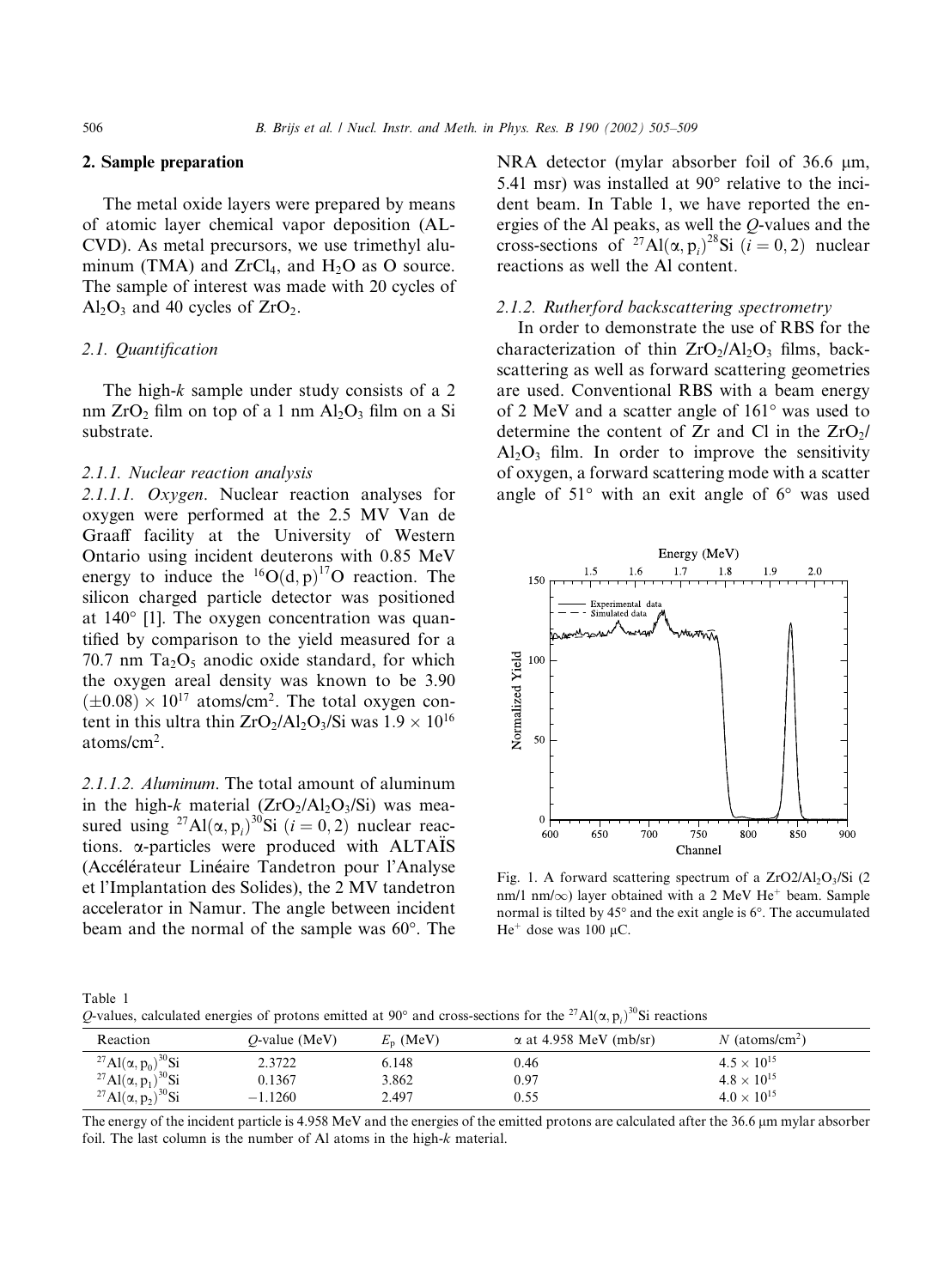(Fig. 1). The sample was tilted over  $45^{\circ}$  (normal to beam direction). The oxygen concentration was quantified by comparison to the yield measured for a  $10.0$  nm  $SiO<sub>2</sub>$  oxide standard as well with the corrected cross-section. Both revealed 1.9 and  $2.0 \times 10^{16}$  atoms/cm<sup>2</sup>.

#### 2.2. Depth profiling

Achieving a very high depth resolution with RBS/ERD based methods is already a widely investigated topic and the main conclusion from this study reveals that only with a dedicated detector set-up (magnetic sector and position sensitive detector) and optimized beam parameters, a depth resolution of 1 nm can be achieved [2,3].

#### 2.2.1. High resolution rutherford backscattering

High resolution RBS measurements were performed at the Kyoto University using a system described elsewhere [2]. The beam energy was 500 keV, the incident angle was  $45^{\circ}$  and the exit angle was 5.74°. A typical dose for one HRBS measurement was 10  $\mu$ C. The energy window of the spectrometer was 25% of the central energy.

Fig. 2 shows an example of the observed HRBS spectrum for  $ZrO_2/Al_2O_3/Si(001)$ . The arrows show the energies of the He ions elastically scattered by Zr, Si, Al and O atoms. The thickness of the  $Al_2O_3$  layer was estimated through simulations



Fig. 2. Experimental and simulated data obtained with HRBS of a  $ZrO_2/Al_2O_3/Si$  (2 nm/1 nm/ $\infty$ ) layer.

of HRBS spectra. In the simulation, the stopping power given by Ziegler [4] and the semi-empirical formula for energy loss straggling given by Lindhard et al. [5] were employed, and the reduction of the cross-section due to screening effects was included. Comparing the observed HRBS spectrum with the simulation in detail, the trailing edge of the Zr peak and the leading edge of the Al(Si) signal are broader than those of the simulated spectrum. This is attributed to the non-full coverage of the  $Al_2O_3$  layer. The observed oxygen trailing edge agrees with the simulated result very well, indicating that the thickness of the oxide layer is rather uniform. It should be noted that there is a small peak at 451 keV, which corresponds to surface Si. This indicates that Si atoms also diffuse into the  $ZrO<sub>2</sub>$  layer through the  $Al<sub>2</sub>O<sub>3</sub>$ layer.

The best-fit simulation result is shown by a solid curve in Fig. 2. The contents of the elements derived by integrating the profiles are  $6.5 \times 10^{15}$ ,  $4.3 \times$  $10^{15}$  and  $1.9 \times 10^{16}$  cm<sup>-2</sup> for Zr, Al and O, respectively, and in good agreement with the sample estimation discussed above.

#### 2.2.2. High resolution elastic recoil analysis

High resolution ERD analysis was performed at the Munich tandem accelerator and its Q3D magnetic spectrograph [5,6]. With the present scattering conditions, i.e.  $40 \text{ MeV}^{197}$ Au for oxygen analysis 170 MeV I for Al analysis, a scattering angle of  $15^{\circ}$  and a large solid angle of detection  $(7.5 \text{ ms})$ , sensitivity of around  $10^{13}$  atoms/cm<sup>2</sup> for oxygen and can be expected. The  $5+(6+)$  charge state of the oxygen recoil ions, being the most prominent charge state of the recoil ions, were analyzed.

Quantification was done using a low resolution  $\Delta E - E$  or TOF-E measurement [7] at a scattering angle of 38°, which was simultaneously performed beside the magnetic analysis. Total integrated values for the different elements were as follows, oxygen  $(1.98 \pm 0.04 \times 10^{16} \text{ atoms/cm}^2)$ , zirconium  $(6.1 \pm 0.2 \times 10^{15} \text{ atoms/cm}^2)$ , aluminum  $(3.5 \pm$  $0.02 \times 10^{15}$  atoms/cm<sup>2</sup>) and some hydrogen (5.4  $\pm$  $0.1 \times 10^{15}$  atoms/cm<sup>2</sup>). In Fig. 3 we notice that the Al profile is situated inside the oxygen distribution. Both, the slope of the oxygen profile at the surface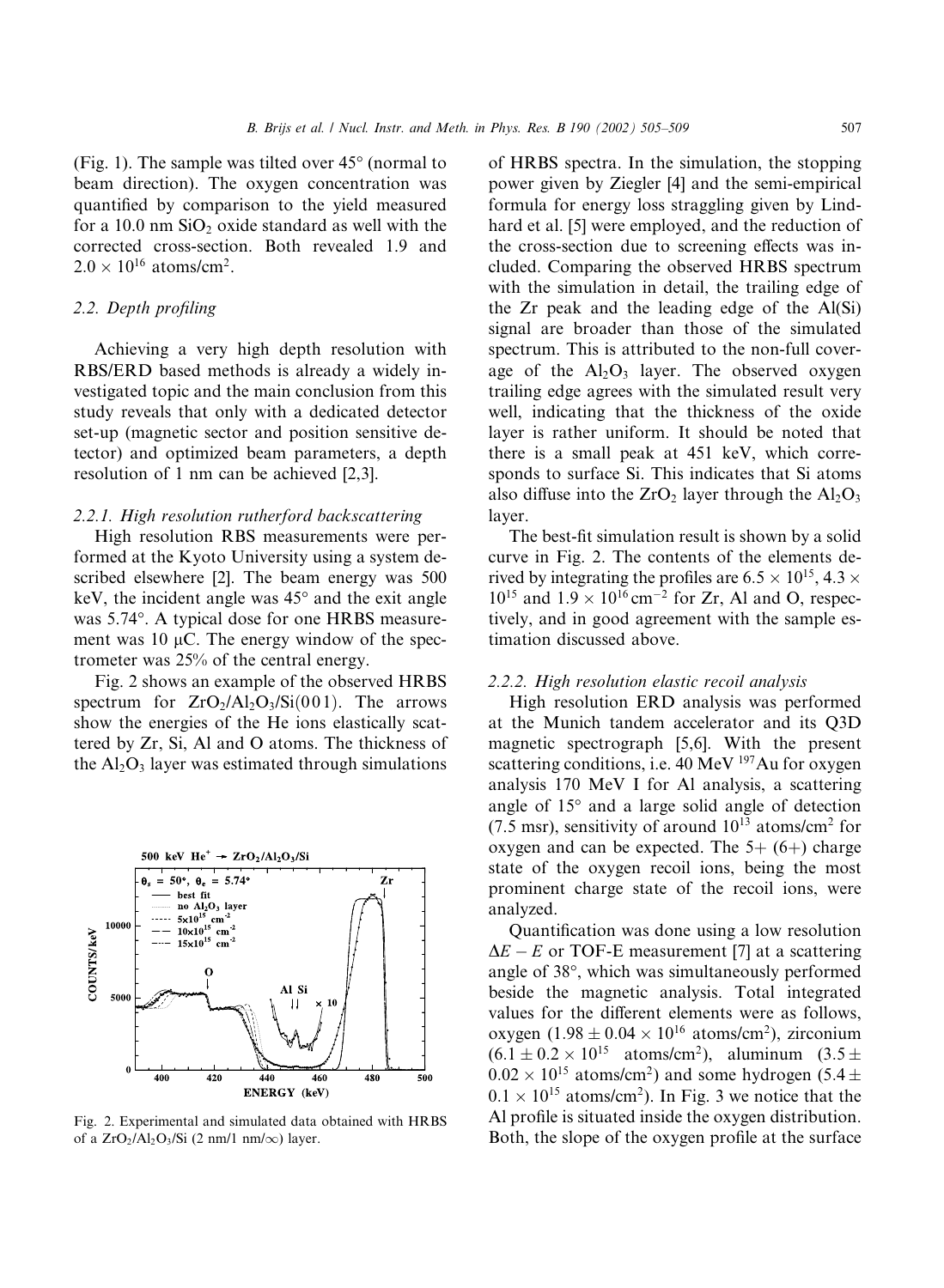

Fig. 3. HERD spectra of a  $ZrO_2/Al_2O_3/Si$  (2 nm/1 nm/ $\infty$ ) layer. Only the aluminum and oxygen are drawn.

and that at the interface are significantly wider than the experimental resolution. The interfacial width may be influenced by island grow of the Al.

#### 3. Discussion

An ultra thin high-k layer  $ZrO_2/Al_2O_3$  has been quantified with a variety of nuclear techniques (NRA, RBS and ERD). Basically NRA can provide essentially background-free detection of light elements (O and Al) while RBS can provide background-free detection of heavy elements (Cl and Zr). Moreover, high energy/heavy ion ERD is the only technique which can provide backgroundfree detection of light and heavy elements. Since the NRA cross-section as well as the RBS crosssection are a varying function of energy and angular distribution, it is still a good practice to verify the obtained results with reference samples  $(SiO<sub>2</sub>, Ta<sub>2</sub>O<sub>3</sub>)$ . Table 2 summarizes the obtained results. HERD, and to some extent HRBS are the only techniques which can quantify the layer completely, but a combination of RBS/NRA leads to the same results. With respect to depth profiling, only HRBS and HERD have shown an intrinsically high depth resolution around or below the nm-level. Due to the high cross-sections in the used geometry, HRBS can profile the  $ZrO<sub>2</sub>$  layer very well. Moreover, HRBS can locate some in-

Table 2 Arial densities of Zr, Cl, Al, O and H obtained with RBS, ERD and NRA

|          | <b>RBS</b>         | <b>HRBS</b>          | <b>HERD</b>           | NR A                 |  |  |  |
|----------|--------------------|----------------------|-----------------------|----------------------|--|--|--|
| Zr       | $6 \times 10^{15}$ | $6.5 \times 10^{15}$ | $6.1 \times 10^{15}$  |                      |  |  |  |
| Сl       |                    | $2.5 \times 10^{14}$ |                       |                      |  |  |  |
| Al       |                    | $4.3 \times 10^{15}$ | $3.5 \times 10^{15}$  | $4 \times 10^{15}$   |  |  |  |
| $\Omega$ | $2 \times 10^{16}$ | $1.9 \times 10^{16}$ | $1.98 \times 10^{16}$ | $1.9 \times 10^{16}$ |  |  |  |
| H        |                    |                      | $5.4 \times 10^{15}$  |                      |  |  |  |

terdiffusion of Si at the surface of the  $ZrO<sub>2</sub>$  layer. The interface is very broad and is composed of aluminum, zirconium and oxygen. The latter is not unexpected since the  $Al_2O_3$  layer is mainly composed of 50% islands filled up with  $ZrO<sub>2</sub>$ . The aluminum profile obtained with HERD peaks at the interface. This spectrum is basically free from deconvolution and simulation problems and very reliable [8]. Both profiles are in rather good agreement, but taken into account that the coverage of the  $Al_2O_3$  layer is in the order of 50% for the first 20 cycles, there seems to be a small overestimation with HRBS and a small underestimation with HERD, but both techniques point less than 40%. The latter is also suggested by the oxygen profile obtained with HERD. For a perfect  $Al_2O_3$  layer, the oxygen yield should be  $6\%$  less than for the  $ZrO<sub>2</sub>$  layer, the HERD oxygen profile reveals a slightly increase of oxygen.

With respect to the interface structure between  $ZrO<sub>2</sub>$  and  $Al<sub>2</sub>O<sub>3</sub>$ , both techniques indicate at the interface a mixture of a  $ZrO<sub>2</sub>/Al<sub>2</sub>O<sub>3</sub>$ .

#### 4. Conclusions

The characterization of ultra thin high-k materials is a challenging task. For a rapid, quantitative measurement of Zr, O, Cl and Al, RBS in combination with NRA is the obvious choice. Depth profiling is only possible with RBS/ERD. The recent developments of magnetic spectrometers (HRBS) demonstrate that they deliver accurate depth profiles and can be applied in a routine manner for process development. HERD combines both a good quantification and an absolute profile of all elements. Despite the fact that HERD